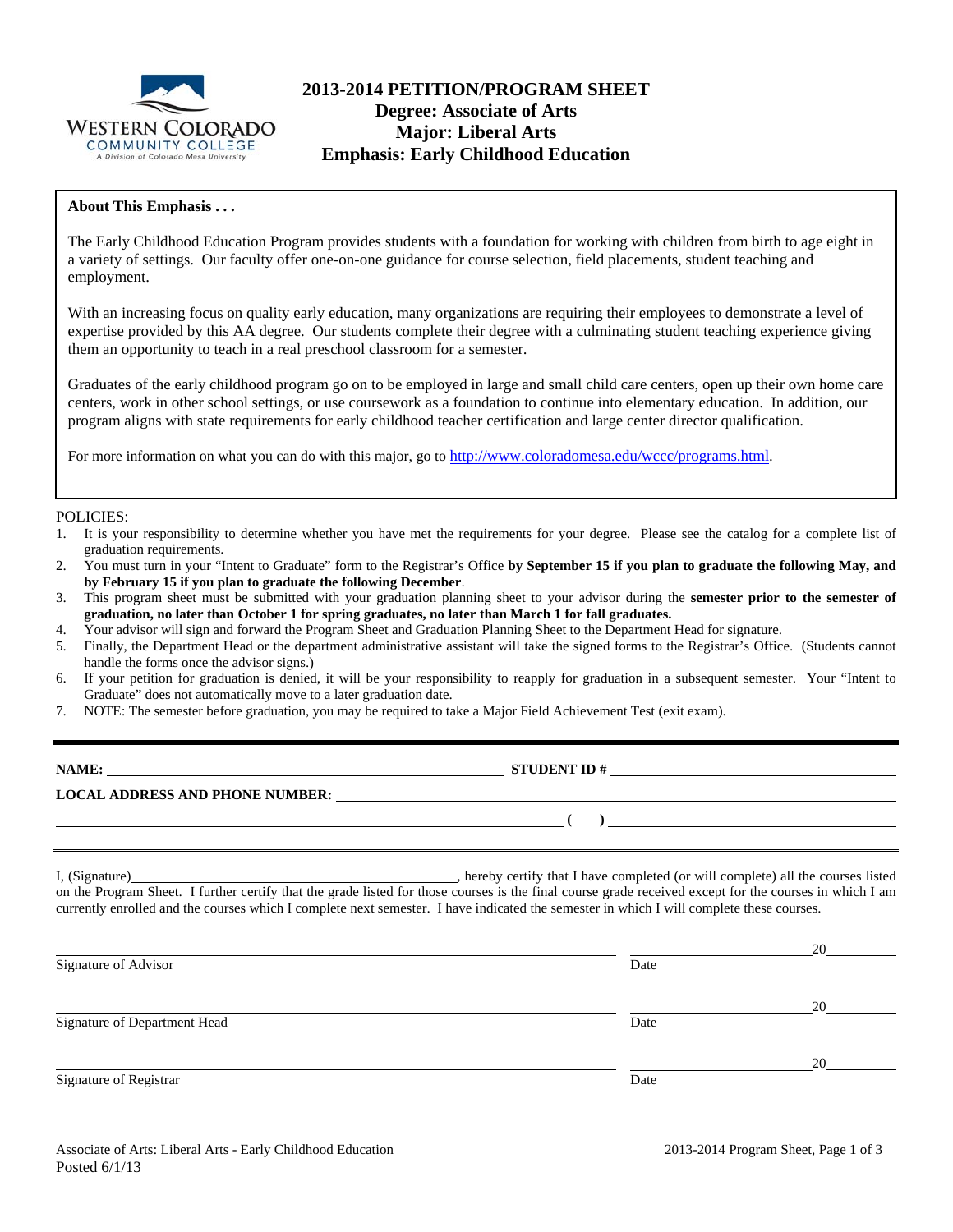#### **Students should work closely with a faculty advisor when selecting and scheduling courses prior to registration.**

Degree Requirements:

- 60 semester hours total ( A minimum of 16 taken at CMU in no fewer than two semesters)
- 2.00 cumulative GPA or higher in all CMU coursework
- 2.50 cumulative GPA or higher in coursework toward major content area.
- A grade of "C" or higher must be earned in all general education courses in order to be accepted for the transfer under the Core Transfer Agreements.
- Students must have current First Aid/CPR cards
- Students must create a portfolio following department requirements
- A student must follow the CMU graduation requirements either from 1) the program sheet for the major in effect at the time the student officially declares a major; or 2) a program sheet for the major approved for a year subsequent to the year during which the student officially declares the major and is approved for the student by the department head. Because a program may have requirements specific to the degree, the student should check with the faculty advisor for additional criteria. It is the student's responsibility to be aware of, and follow, all requirements for the degree being pursued. Any exceptions or substitutions must be approved by the student's faculty advisor and Department Head.
- When filling out the program sheet a course can be used only once.
- See the "Undergraduate Graduation Requirements" in the catalog for additional graduation information.

**GENERAL EDUCATION REQUIREMENTS** (31 Semester Hours) See the current catalog for a list of courses that fulfill the requirements below. If a course is on the general education list of options and a requirement for your major, you must use it to fulfill the major requirement and make a different selection within the general education requirement.

| Course No Title                                                                                        |   | Sem.hrs Grade Term/Trns |
|--------------------------------------------------------------------------------------------------------|---|-------------------------|
| <b>English</b> (6 semester hours, must receive a grade of "B" or better)                               |   |                         |
| <b>ENGL 111 English Composition</b>                                                                    |   |                         |
| <b>ENGL 112 English Composition</b>                                                                    | 3 |                         |
| <b>Math:</b> MATH 110 or higher (3 semester hours, must receive a grade<br>of "C" or better)<br>MATH 1 |   |                         |
| <b>Humanities</b> (3 semester hours)                                                                   |   |                         |
|                                                                                                        |   |                         |
| <b>History:</b> (3 semester hours)<br><b>HIST</b>                                                      |   |                         |

#### **ELECTIVES (5 SEMESTER HOURS) CHOSEN FROM:**

 EDEC 205 Health, Nutrition, and Safety (3) EDEC 102 Introduction to Early Childhood Professions Lab Experiences (3) EDEC 103 Guidance Strategies for Children (3) EDEC 196 Topics (1-3) EDEC 241 Early Childhood Administration: Human Relations (3)

| Course No Title                           |                                                                                                                                                                                                                                                            |        | Sem.hrs Grade Term/Trns |
|-------------------------------------------|------------------------------------------------------------------------------------------------------------------------------------------------------------------------------------------------------------------------------------------------------------|--------|-------------------------|
|                                           | Social and Behavioral Sciences (6 semester hours)<br><u> 1989 - Johann Barn, mars ann an t-Amhain ann an t-A</u>                                                                                                                                           |        |                         |
|                                           | <b>Natural Sciences</b> (7 semester hours, one course must include a lab)<br><u> 1989 - Johann Stein, mars et al. 1989 - Anna ann an t-Anna ann an t-Anna ann an t-Anna ann an t-Anna ann an t-</u><br><u> 2000 - Andrea Andrews, amerikansk politik (</u> |        |                         |
|                                           | <u> 1999 - Andrea American American (1999 - 1999 - 1999 - 1999 - 1999 - 1999 - 1999 - 1999 - 1999 - 1999 - 1999 -</u><br><b>Fine Arts</b> (3 semester hours)                                                                                               |        |                         |
|                                           | <b>OTHER LOWER DIVISION REQUIRMENTS</b>                                                                                                                                                                                                                    |        |                         |
|                                           | <b>Kinesiology</b> (2 semester hours)<br>KINE 100 Health and Wellness                                                                                                                                                                                      | 1<br>1 |                         |
|                                           | <b>Applied Studies</b> (3 semester hours)                                                                                                                                                                                                                  |        |                         |
|                                           | <b>EARLY CHILDHOOD EDUCATION EMPHASIS</b>                                                                                                                                                                                                                  |        |                         |
|                                           | <b>REQUIREMENTS</b> (24 semester hours)<br><b>Emphasis Specific Courses:</b> (18 semester hours)                                                                                                                                                           |        |                         |
| <b>EDEC 238</b>                           | Early Childhood Development<br>$0-8$ years                                                                                                                                                                                                                 | 3      |                         |
| <b>OR</b><br><b>PSYC 233*</b><br>EDEC 101 | Human Growth & Development 3<br>Introduction to Early Childhood 3                                                                                                                                                                                          |        |                         |
| <b>EDEC 113</b>                           | Infant/Toddler Theory/Practice 3                                                                                                                                                                                                                           |        |                         |

| EDEC 101            | Introduction to Early Childhood 3                                                                                                                                            |   |  |
|---------------------|------------------------------------------------------------------------------------------------------------------------------------------------------------------------------|---|--|
| EDEC <sub>113</sub> | Infant/Toddler Theory/Practice 3                                                                                                                                             |   |  |
| <b>EDEC 240</b>     | Curriculum & Development:                                                                                                                                                    |   |  |
|                     | Early Childhood                                                                                                                                                              |   |  |
| <b>EDEC 250</b>     | Exceptionalities in Early Ed                                                                                                                                                 | 3 |  |
| <b>EDEC 299</b>     | Student Teaching in Early Ed                                                                                                                                                 | 3 |  |
|                     | $*E_{\text{out}}$ $\theta_{\text{tot}}$ denotes the set of the state $\theta$ contains $\theta$ and $\theta_{\text{out}}$ if $\theta_{\text{out}}$ and $\theta_{\text{out}}$ |   |  |

\*For Students who do not wish to pursue Director Qualification, PSYC 233 can be taken to fulfill the core requirement.

#### **Electives:** Choose 6 semester hours from electives list below.



 EDEC 264 Administration in Early Education (3) EDEC 290 Early Literacy for the Young Child (2) EDEC 297 Practicum (1-2) ENGL 240 Children's Literature (3) EDEC 237 Social and Emotional Growth (3) EDEC 230 Curriculum and Development: Infant /Toddler EDEC 114 Infant/Toddler Lab Techniques (3)